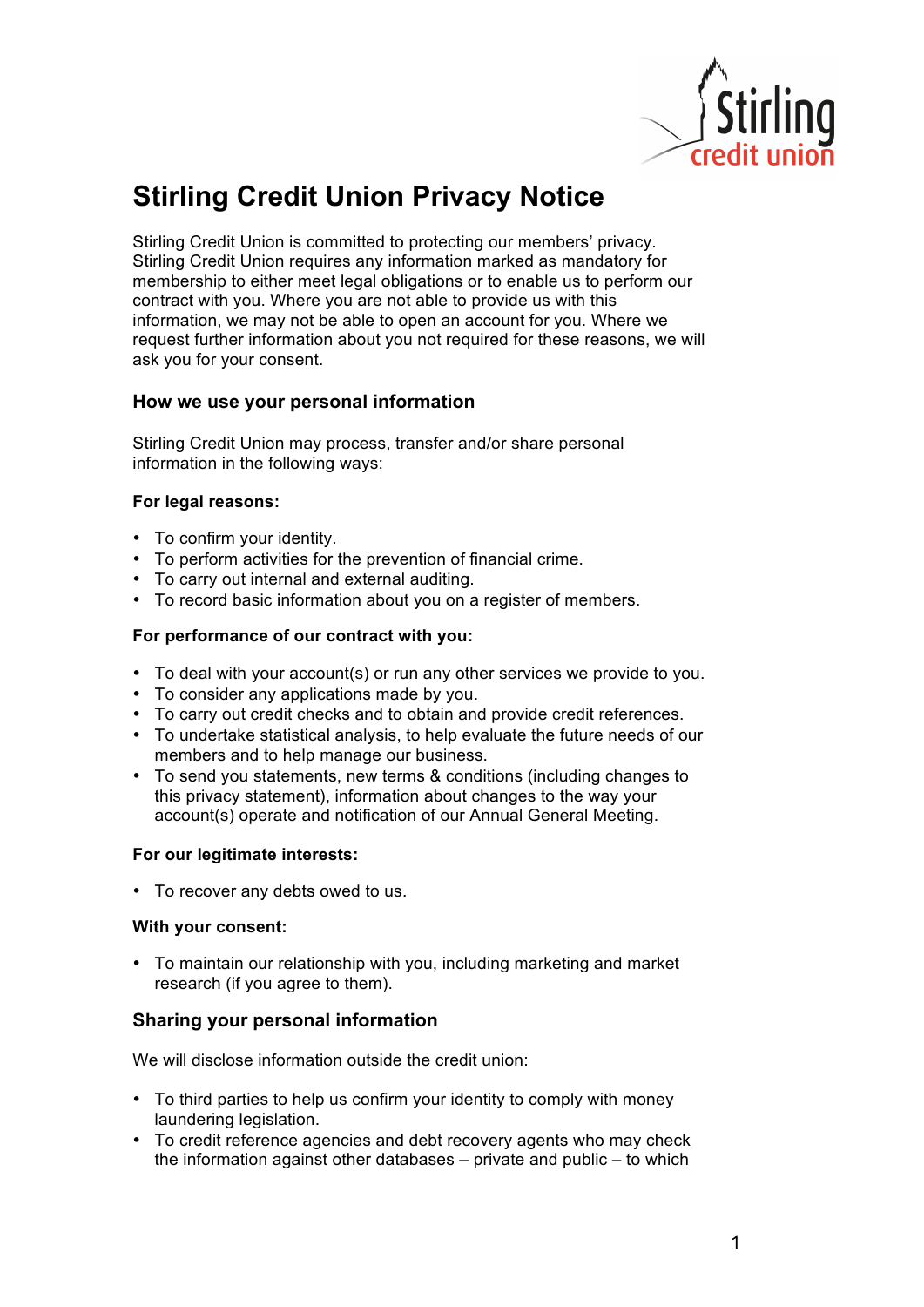

they have access. Details of our current providers and our contractual relationship is available to members on request.

- To any authorities, if compelled to do so by law (e.g. to HM Revenue & Customs to fulfil tax compliance obligations).
- To fraud prevention agencies to help prevent crime or where we suspect fraud.
- To any persons, including, but not limited to, insurers, who provide a service or benefits to you or for us in connection with your account(s).
- To our suppliers in order for them to provide services to us and/or to you on our behalf.
- To anyone in connection with a reorganisation or merger of the credit union's business.
- To other parties for marketing purposes (if you agree to this).

## **Where we send your information:**

While countries in the European Economic Area all ensure rigorous data protection laws, there are parts of the world that may not be quite so rigorous and do not provide the same quality of legal protection and rights when it comes to your personal information.

Stirling Credit Union does not directly send information to any country outside of the European Economic Area, however, any party receiving personal data may also process, transfer and share it for the purposes set out above and in limited circumstances this may involve sending your information to countries where data protection laws do not provide the same level of data protection as the UK.

For example, when complying with international tax regulations, we may be required to report personal information to the HM Revenue and Customs who may transfer that information to tax authorities in countries where you or a connected person may be tax resident.

#### **Retaining your information:**

Stirling Credit Union will need to hold your information for various lengths of time, depending on the reasons for our use of your data. In many cases we will hold this information for a period of time after you have left the credit union.

To read our policy for retaining members data please see our web site, or contact us.

## **Credit Reference Agencies:**

In order to process credit applications you make we will supply your personal information to Credit Reference Agencies (CRAs) and they will give us information about you, such as about your financial history. We do this to assess creditworthiness and product suitability, check your identity, manage your account, trace and recover debts and prevent criminal activity.

We will also exchange information about you with CRAs on an ongoing basis, including about your settled accounts and any debts not fully repaid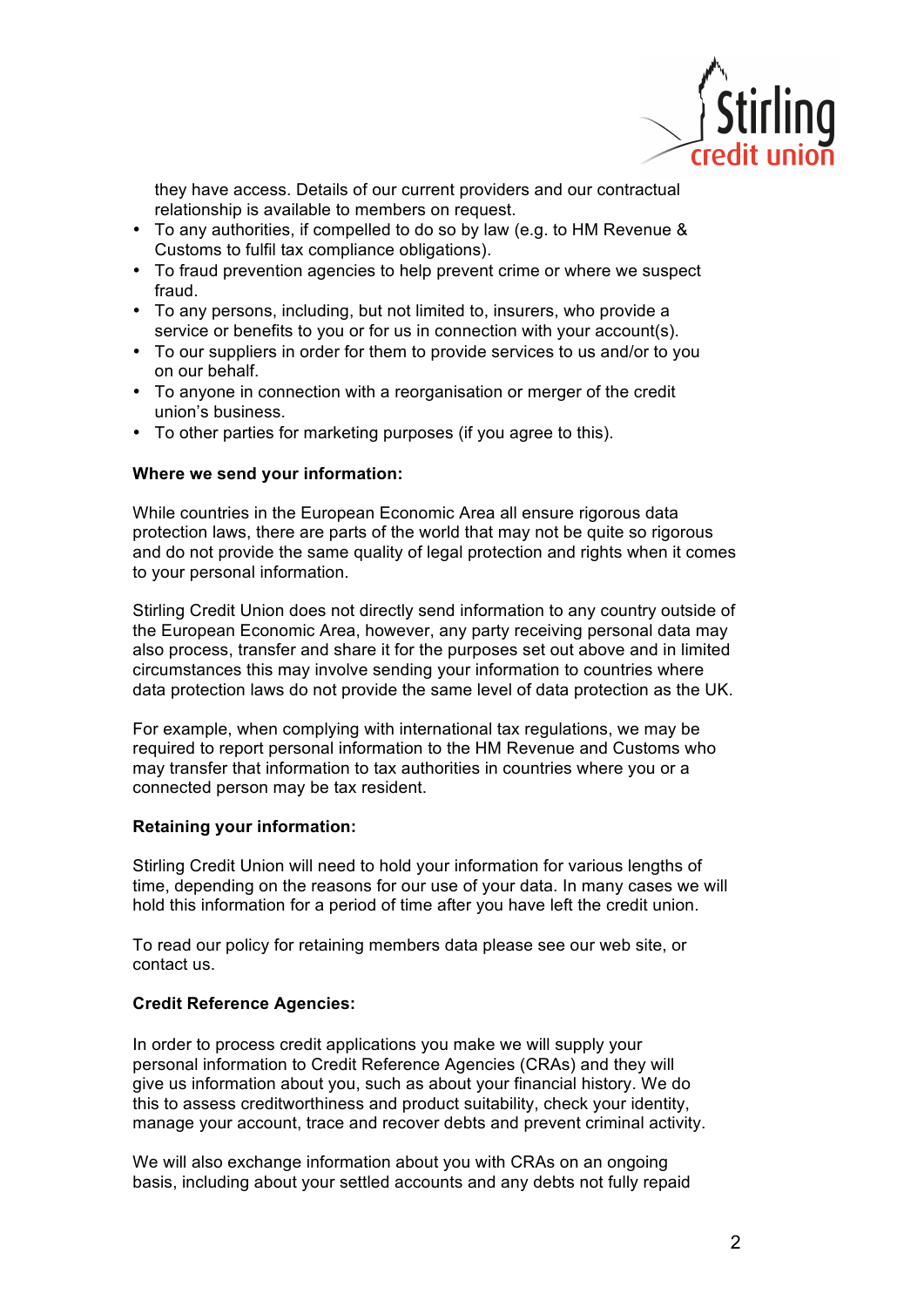

on time. CRAs will share your information with other organisations. Your data will also be linked to the data of your spouse, any joint applicants or other financial associates. This may affect your ability to get credit.

The identities of the CRAs, and the ways in which they use and share personal information, are explained in more detail on:

- Our website at http://www.stirlingcreditunion.co.uk
- CallCredit at https://www.callcredit.co.uk/legal-information/bureauprivacy-notice
- Equifax at https://www.equifax.co.uk/ein.html
- Experian at https://www.experian.co.uk/crain/index.html

# **Your Rights**

Your rights under data protection regulations include:

- a) The right to access.
- b) The right of rectification.
- c) The right to erasure.
- d) The right to restrict processing.
- e) The right to data portability.
- f) The right to object to data processing.
- g) Rights related to automating decision-making and profiling.
- h) Right to withdraw consent.
- i) The right to complain to the Information Commissioner's Office.
- j) The right to a response from Stirling Credit Union.

Please see our website here: [http://www.stirlingcreditunion.co.uk] for more information.

#### **Your rights explained:**

#### **a) Right to Access**

You have the right to access your personal data and details of the purposes of the processing, the categories of personal data concerned and the recipients of the personal data. Providing the rights and freedoms of others are not affected, we will supply to you a copy of your personal data.

#### **b) The right to rectification**

You have the right to have any inaccurate personal data about you corrected and, taking into account the purposes of the processing, to have any incomplete personal data about you completed.

#### **c) The right to erasure**

In some circumstances you have the right to the erasure of your personal data without undue delay.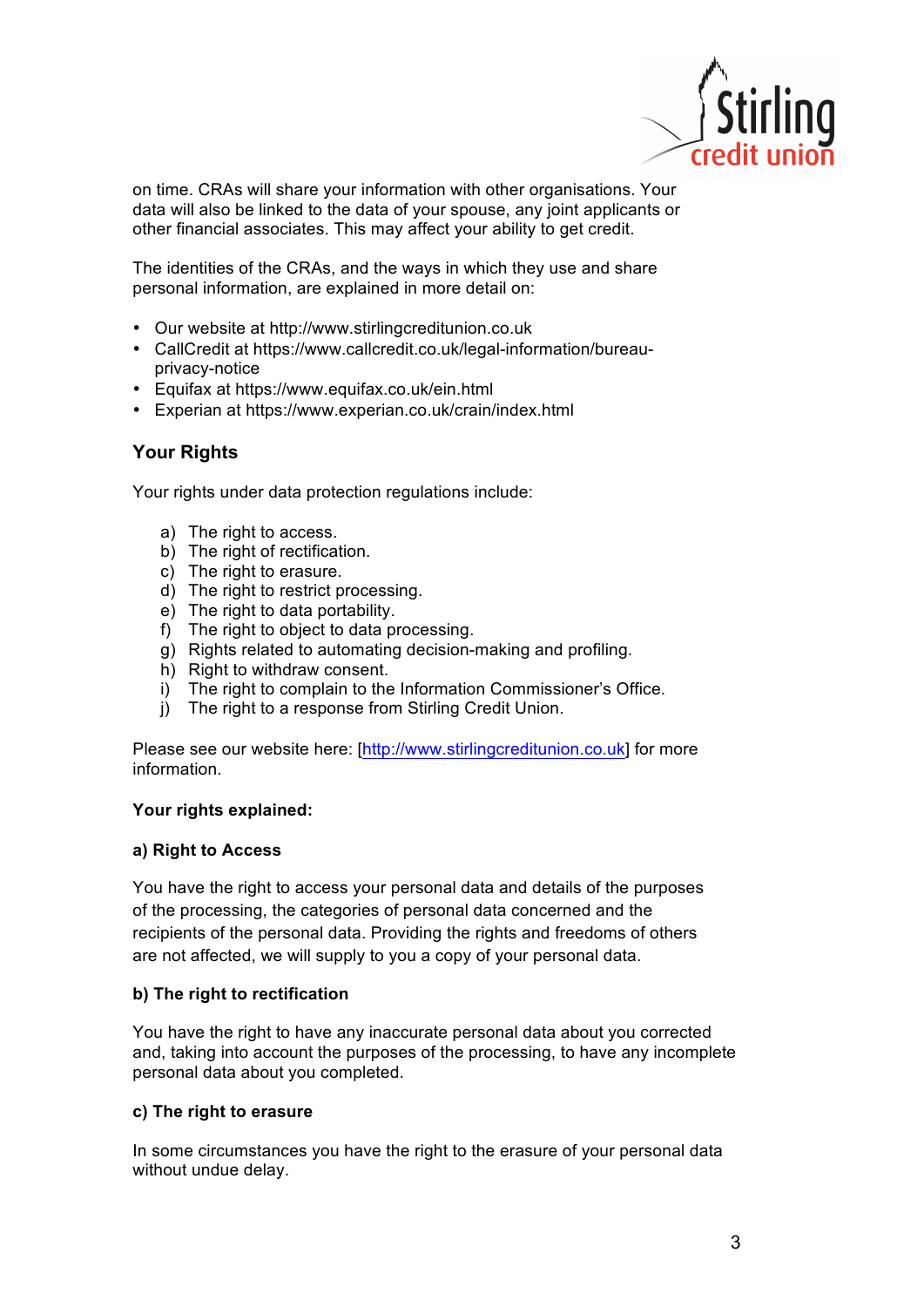

Those circumstances include:

- The personal data is no longer needed for the purpose it was originally processed.
- You withdraw consent you previously provided to process the information.
- You object to the processing under certain rules of data protection law.
- The processing is for marketing purposes.
- The personal data was unlawfully processed.
- You cease to be a member of Stirling Credit Union.
- However, you may not erase this data where we need it to meet a legal obligation or where it necessary for the establishment, exercise or defence of legal claims.

# **d) The right to restrict processing**

In some circumstances you have the right to restrict the processing of your personal data. Those circumstances are:

- You contest the accuracy of the personal data.
- Processing is unlawful but you oppose erasure.
- We no longer need the personal data for the purposes of our processing, but you require personal data for the establishment, exercise or defence of legal claims.
- You have objected to processing, pending the verification of that objection. Where processing has been restricted on this basis, we may continue to store your personal data.

We will only otherwise process it:

- with your consent;
- for the establishment, exercise or defence of legal claims; or
- for the protection of the rights of another natural or legal person.

# **e) The right to object to processing**

You have the right to object to our processing of your personal data on grounds relating to your particular situation, but only to the extent that the legal basis for the processing is that the data is necessary for the purposes of the legitimate interests pursued by us or by a third party.

If you make such an objection, we will cease to process the personal information unless we can demonstrate compelling legitimate grounds for the processing which override your interests, rights and freedoms, or the processing is for the establishment, exercise or defence of legal claims.

You have the right to object to our processing of your personal data for direct marketing purposes (including profiling for direct marketing purposes). If you make such an objection, we will cease to process your personal data for this purpose.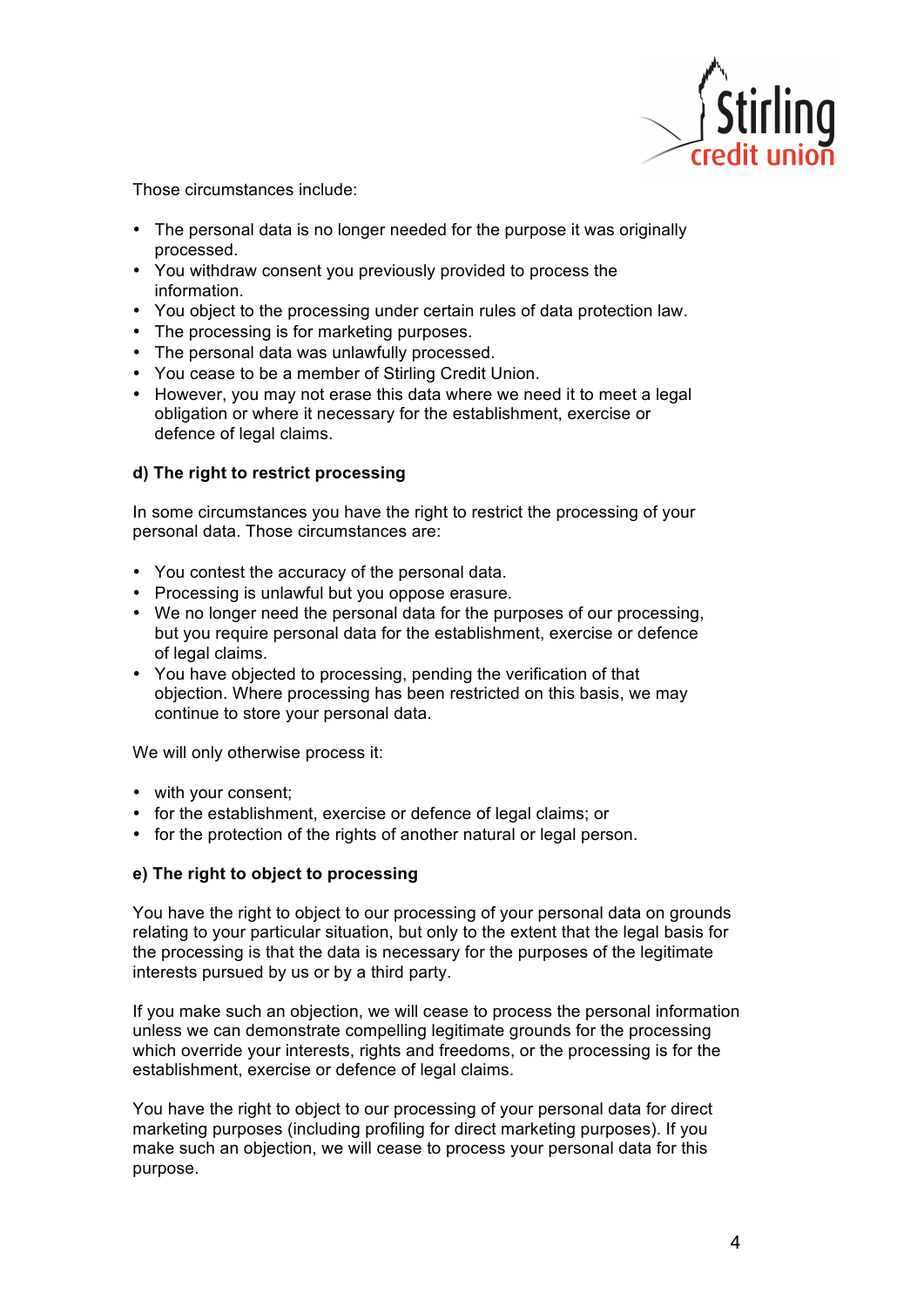

# **f) The right to data portability**

To the extent that the legal basis for our processing of your personal data is:

- a) consent; or
- b) that the processing is necessary for the performance of our contract with you; or
- c) that the processing is necessary for compliance with legal obligations

You have the right to receive your personal data from us in a commonly used and machine-readable format or instruct us to send this data to another organisation. This right does not apply where it would adversely affect the rights and freedoms of others.

# **g) Rights related to automatic processing**

Stirling Credit Union uses an automated decision making process for processing members' loan applications to make sure that our decisions are quick, fair, efficient, and correct based on what we know.

The automated lending decision system looks at your credit score alongside information such as:

- the amount applied for
- your income and expenditure
- your history of repaying debts
- the number and value of County Court Judgements (CCJs) you have
- the number of accounts you have that are in default
- public information such as the insolvency service
- whether or not you are bankrupt
- your age

and recommends a decision based on either

- Set policies e.g. the credit union does not lend to those less than 18 years of age, or the credit union does not lend to people with over a certain value of county court judgements.
- The predicted likelihood of the repayment of the loan based on the statistical analysis of whether individuals who had a similar credit profile repaid their debts in the past.

If a loan application fails the automated lending decision tests it will be reviewed by members of the Credit Committee who may decide to proceed with a loan, or recommend changes to the loan application.

Members have the right to have the decision reviewed by the chair of the credit committee and obtain an explanation of the decision.